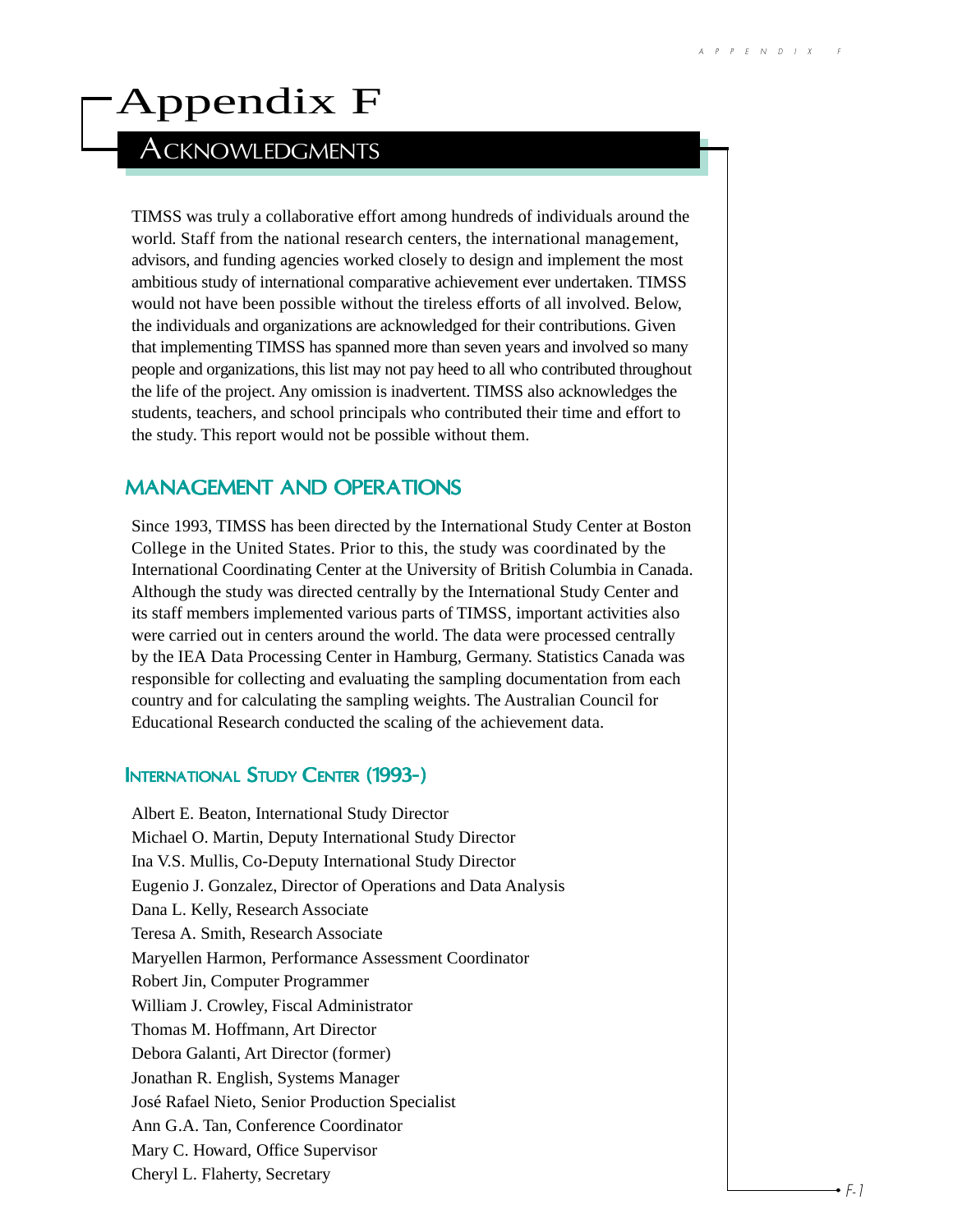### INTERNATIONAL STUDY CENTER (continued)

Diane Joyce, Secretary Leanne Teixeira, Secretary (former) Kelvin D. Gregory, Graduate Assistant Kathleen A. Haley, Graduate Assistant Craig D. Hoyle, Graduate Assistant

### INTERNATIONAL COORDINATING CENTER (1991-93)

David F. Robitaille, International Coordinator Robert A. Garden, Deputy International Coordinator Barry Anderson, Director of Operations Beverley Maxwell, Director of Data Management

### STATISTICS CANADA

Pierre Foy, Senior Methodologist Suzelle Giroux, Senior Methodologist Jean Dumais, Senior Methodologist Nancy Darcovich, Senior Methodologist Marc Joncas, Senior Methodologist Laurie Reedman, Junior Methodologist Claudio Perez, Junior Methodologist

# **IEA DATA PROCESSING CENTER**

Michael Bruneforth, Senior Researcher Jedidiah Harris, Research Assistant Dirk Hastedt, Senior Researcher Heiko Jungclaus, Senior Researcher Svenja Moeller, Research Assistant Knut Schwippert, Senior Researcher Jockel Wolff, Research Assistant

### AUSTRALIAN COUNCIL FOR EDUCATIONAL RESEARCH

Raymond J. Adams, Principal Research Fellow Margaret Wu, Research Fellow Nikolai Volodin, Research Fellow David Roberts, Research Officer Greg Macaskill, Research Officer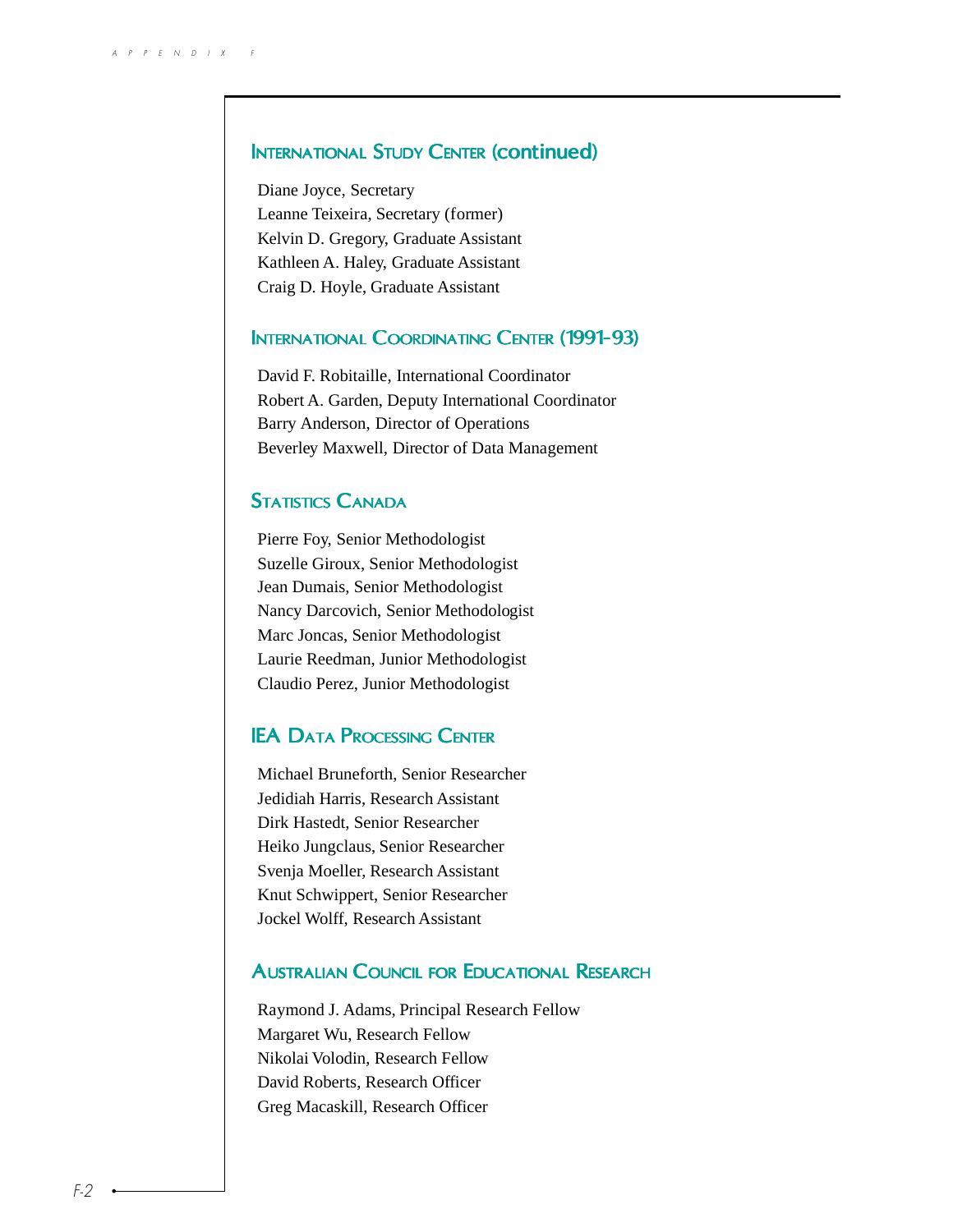### **FUNDING AGENCIES**

Funding for the International Study Center was provided by the National Center for Education Statistics of the U.S. Department of Education, the U.S. National Science Foundation, and the International Association for the Evaluation for Educational Achievement. Eugene Owen and Lois Peak of the National Center for Education Statistics and Larry Suter of the National Science Foundation each played a crucial role in making TIMSS possible and for ensuring the quality of the study. Funding for the International Coordinating Center was provided by the Applied Research Branch of the Strategic Policy Group of the Canadian Ministry of Human Resources Development. This initial source of funding was vital to initiate the TIMSS project. Tjeerd Plomp, Chair of the IEA and of the TIMSS Steering Committee, has been a constant source of support throughout TIMSS. It should be noted that each country provided its own funding for the implementation of the study at the national level.

# NATIONAL RESEARCH COORDINATORS

The TIMSS National Research Coordinators and their staff had the enormous task of implementing the TIMSS design in their countries. This required obtaining funding for the project; participating in the development of the instruments and procedures; conducting field tests; participating in and conducting training sessions; translating the instruments and procedural manuals into the local language; selecting the sample of schools and students; working with the schools to arrange for the testing; arranging for data collection, coding, and data entry; preparing the data files for submission to the IEA Data Processing Center; contributing to the development of the international reports; and preparing national reports. The way in which the national centers operated and the resources that were available varied considerably across the TIMSS countries. In some countries, the tasks were conducted centrally, while in others, various components were subcontracted to other organizations. In some countries, resources were more than adequate, while in others, the national centers were operating with limited resources. Of course, across the life of the project, some NRCs have changed. This list attempts to include all past NRCs who served for a significant period of time as well as all the present NRCs. All of the TIMSS National Research Coordinators and their staff members are to be commended for their professionalism and their dedication in conducting all aspects of TIMSS.

#### **Argentina**

Carlos Mansilla Universidad del Chaco Av. Italia 350 3500 Resistencia Chaco, Argentina

#### **Australia**

Jan Lokan Raymond Adams\* Australian Council for Educational Research 19 Prospect Hill Private Bag 55 Camberwell, Victoria 3124 Australia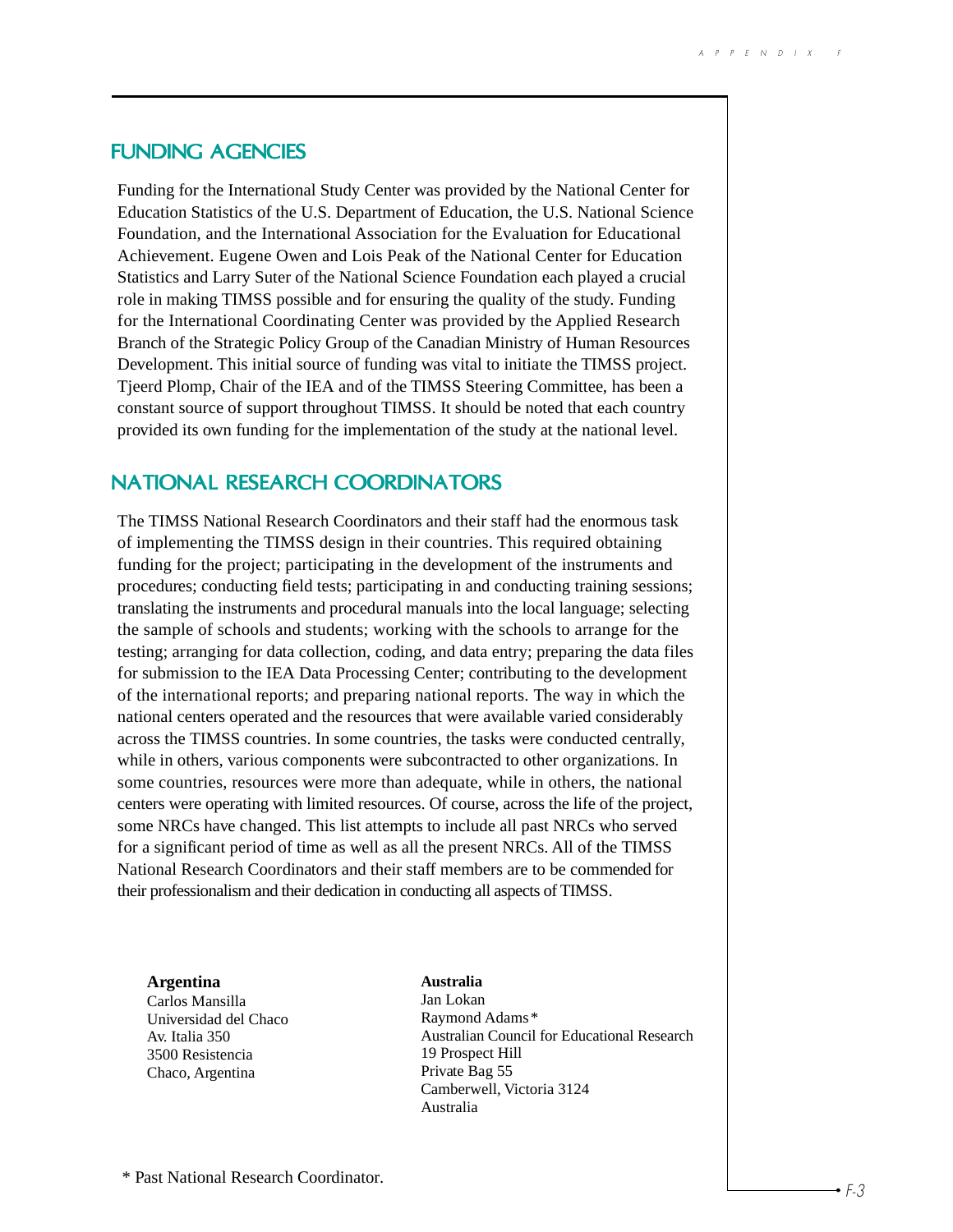#### **Austria**

Guenter Haider Austrian IEA Research Centre Universität Salzburg Akademiestraße 26/2 A-5020 Salzburg, Austria

#### **Belgium (Flemish)**

Christiane Brusselmans-Dehairs Rijksuniversiteit Ghent Vakgroep Onderwijskunde & The Ministry of Education Henri Dunantlaan 2 B-9000 Ghent, Belgium

#### **Belgium (French)**

Georges Henry Christian Monseur Universite de Liège B32 Sart-Tilman 4000 Liège 1, Belgium

#### **Bulgaria**

Kiril Bankov Foundation for Research, Communication, Education and Informatics Tzarigradsko Shausse 125, Bl. 5 1113 Sofia, Bulgaria

### **Canada**

Alan Taylor Applied Research & Evaluation Services University of British Columbia 2125 Main Mall Vancouver, B.C. V6T 1Z4 Canada

#### **Colombia**

Carlos Jairo Diaz Universidad del Valle Facultad de Ciencias Multitaller de Materiales Didacticos Ciudad Universitaria Meléndez Apartado Aereo 25360 Cali, Colombia

#### **Cyprus**

Constantinos Papanastasiou Department of Education University of Cyprus Kallipoleos 75 P.O. Box 537 Nicosia 133, Cyprus

#### **Czech Republic**

Jana Strakova Vladislav Tomasek Institute for Information on Education Senovazne Nam. 26 111 21 Praha 1, Czech Republic

#### **Denmark**

Peter Weng Peter Allerup Borge Prien\* The Danish National Institute for Educational Research 28 Hermodsgade Dk-2200 Copenhagen N, Denmark

#### **England**

Wendy Keys Derek Foxman\* National Foundation for Educational Research The Mere, Upton Park Slough, Berkshire SL1 2DQ England

#### **France**

Anne Servant Ministère de l'Education Nationale 142, rue du Bac 75007 Paris, France

Josette Le Coq\* Centre International d'Etudes Pédagogiques (CIEP) 1 Avenue Léon Journault 93211 Sèvres, France

#### **Germany**

Rainer Lehmann Humboldt-Universitaet zu Berlin Institut Fuer Allgemeine Erziehungswissenschaft Geschwister-Scholl-Str. 6 10099 Berlin, Germany

Juergen Baumert Max-Planck Institute for Human Development and Education Lentzeallee 94 14191 Berlin, Germany

Manfred Lehrke Universität Kiel IPN Olshausen Str. 62 24098 Kiel, Germany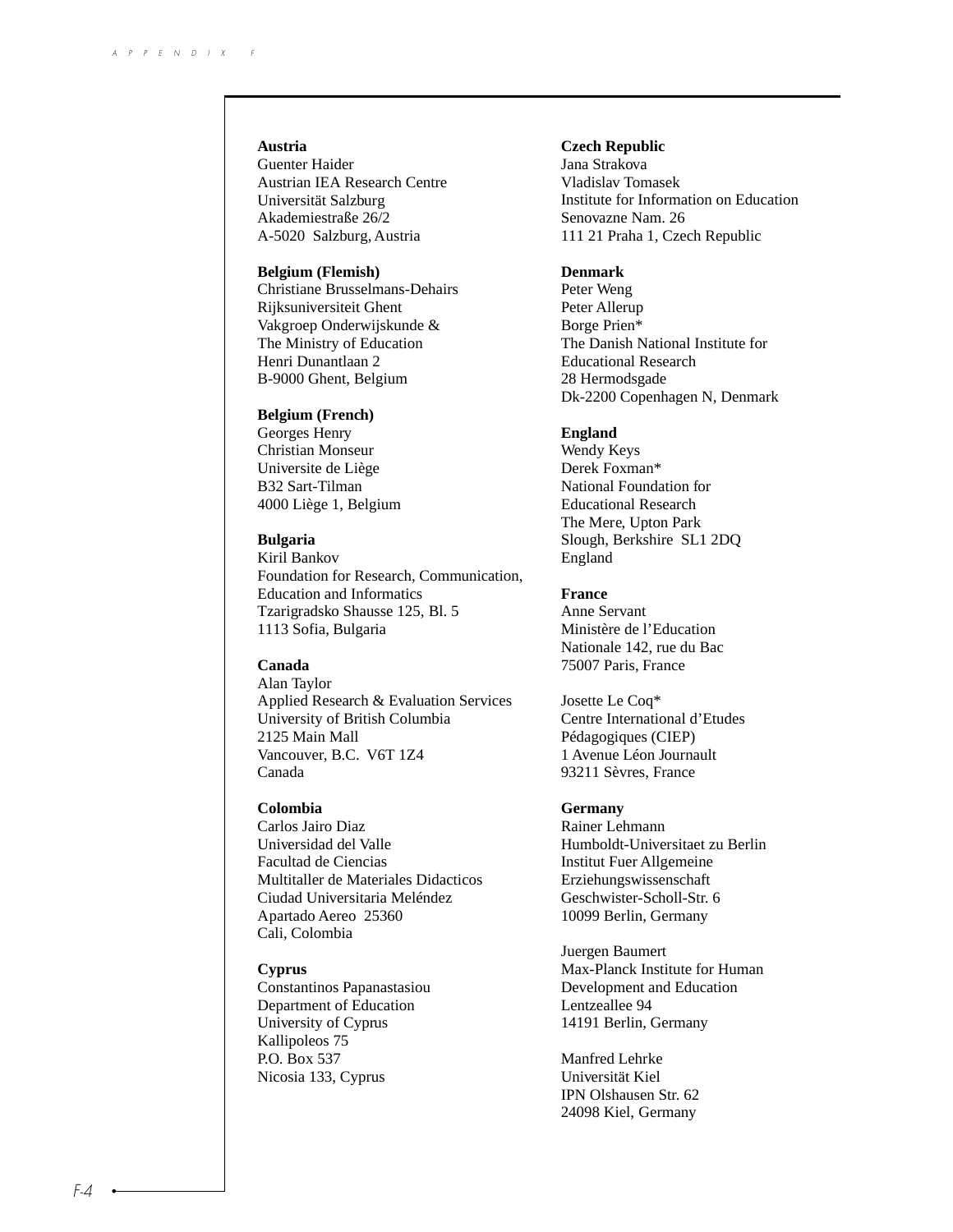#### **Greece**

Georgia Kontongiannopoulou-Polydorides Joseph Solomon University of Athens Department of Education Ippokratous Str. 35 106 80 Athens, Greece

#### **Hong Kong**

Frederick Leung Nancy Law The University of Hong Kong Department of Curriculum Studies Pokfulam Road, Hong Kong

#### **Hungary**

Péter Vari National Institute of Public Education Centre for Evaluation Studies Dorottya U. 8, P.O. Box 120 1051 Budapest, Hungary

**Iceland** Einar Gudmundsson Institute for Educational Research Department of Educational Testing and Measurement Surdgata 39 101 Reykjavik, Iceland

#### **Indonesia**

Jahja Umar Ministry of Education and Culture Examination Development Center Jalan Gunung Sahari - 4 Jakarta 10000, Indonesia

#### **Ireland**

Deirdre Stuart Michael Martin\* Educational Research Centre St. Patrick's College Drumcondra Dublin 9, Ireland

#### **Iran, Islamic Republic**

Ali Reza Kiamanesh Ministry of Education Center for Educational Research Iranshahr Shomali Avenue Teheran 15875, Iran

**Israel**

Pinchas Tamir The Hebrew University Israel Science Teaching Center Jerusalem 91904, Israel

### **Italy**

Anna Maria Caputo Ministero della Pubblica Istruzione Centro Europeo dell'Educazione Villa Falconieri 00044 Frascati, Italy

#### **Japan**

Masao Miyake Eizo Nagasaki National Institute for Educational Research 6-5-22 Shimomeguro Meguro-Ku, Tokyo 153, Japan

#### **Korea**

Jingyu Kim Hyung Im\* National Board of Educational Evaluation Evaluation Research Division Chungdam-2 Dong 15-1, Kangnam-Ku Seoul 135-102, Korea

#### **Kuwait**

Mansour Hussein Ministry of Education P. O. Box 7 Safat 13001, Kuwait

#### **Latvia**

Andrejs Geske University of Latvia Faculty of Education & Psychology Jurmalas Gatve 74/76, Rm. 204a Riga, Lv-1083, Latvia

#### **Lithuania**

Algirdas Zabulionis University of Vilnius Faculty of Mathematics Naugarduko 24 2006 Vilnius, Lithuania

#### **Mexico**

Fernando Córdova Calderón Director de Evaluación de Politicas y Sistemas Educativos Netzahualcoyotl #127 2ndo Piso Colonia Centro Mexico 1, D.F., Mexico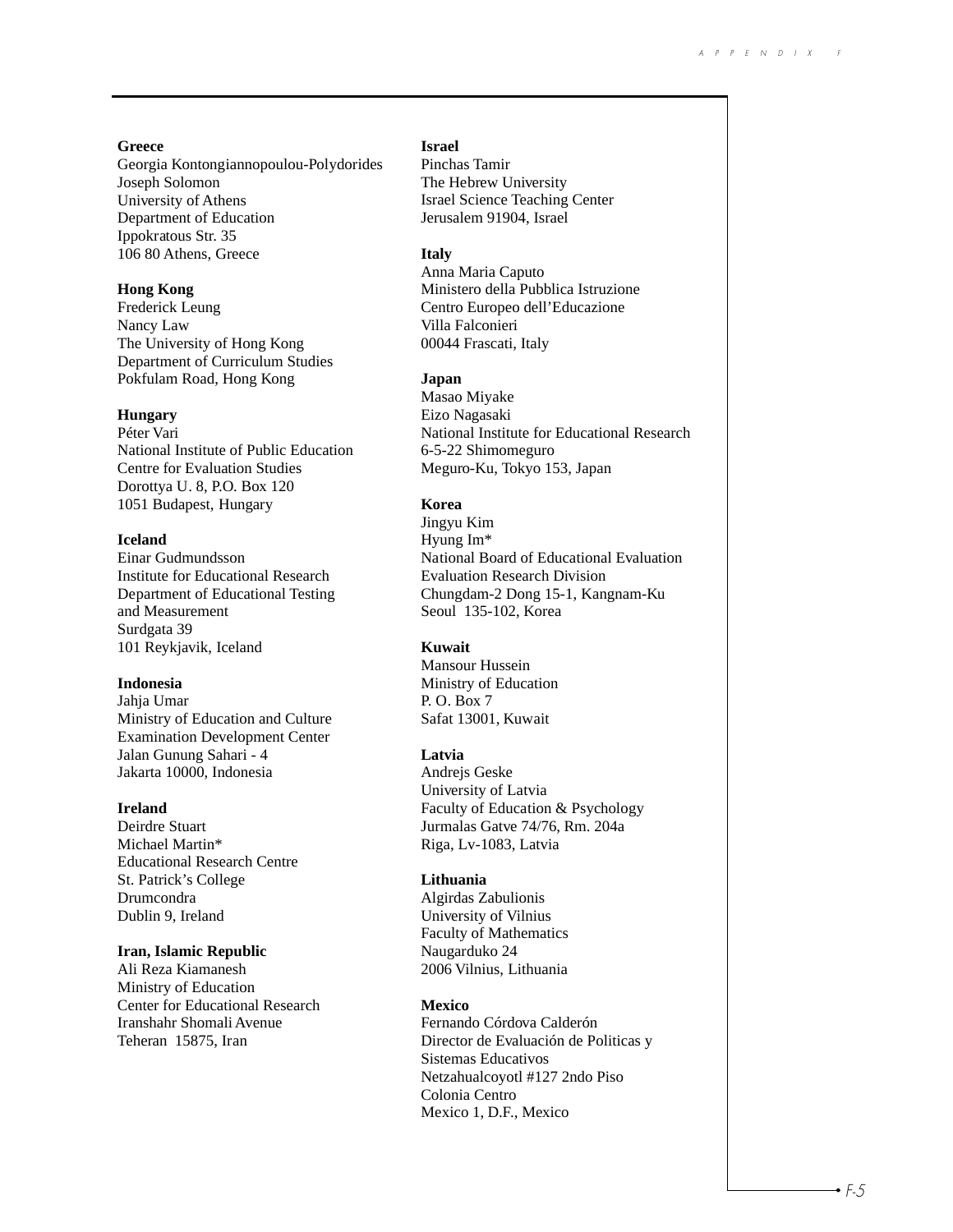### **Netherlands**

Wilmad Kuiper Anja Knuver Klaas Bos University of Twente Faculty of Educational Science and Technology Department of Curriculum P.O. Box 217 7500 AE Enschede, Netherlands

#### **New Zealand**

Hans Wagemaker Steve May Ministry of Education Research Section 45-47 Pipitea Street Wellington, New Zealand

#### **Norway**

Svein Lie University of Oslo SLS Postboks 1099 Blindern 0316 Oslo 3, Norway

Gard Brekke Alf Andersensv 13 3670 Notodden, Norway

#### **Philippines**

Milagros Ibe University of the Philippines Institute for Science and Mathematics Education Development Diliman, Quezon City Philippines

Ester Ogena Science Education Institute Department of Science and Technology Bicutan, Taquig Metro Manila 1604, Philippines

#### **Portugal**

Gertrudes Amaro Ministerio da Educacao Instituto de Inovação Educacional Rua Artilharia Um 105 1070 Lisboa, Portugal

#### **Romania**

Gabriela Noveanu Institute for Educational Sciences Evaluation and Forecasting Division Str. Stirbei Voda 37 70732-Bucharest, Romania

#### **Russian Federation**

Galina Kovalyova The Russian Academy of Education Institute of General Secondary School Ul. Pogodinskaya 8 Moscow 119905, Russian Federation

#### **Scotland**

Brian Semple Scottish Office, Education & Industry Department Victoria Quay Edinburgh, E86 6QQ Scotland

#### **Singapore**

Chan Siew Eng Research and Evaluation Branch Block A Belvedere Building Ministry of Education Kay Siang Road Singapore 248922

#### **Slovak Republic**

Maria Berova Vladimir Burjan\* SPU-National Institute for Education Pluhova 8 P.O. Box 26 830 00 Bratislava Slovak Republic

### **Slovenia**

Marjan Setinc Pedagoski Institut Pri Univerzi v Ljubljana Gerbiceva 62, P.O. Box 76 61111 Ljubljana, Slovenia

#### **South Africa**

Derek Gray Human Sciences Research Council 134 Pretorius Street Private Bag X41 Pretoria 0001, South Africa

#### **Spain**

José Antonio Lopez Varona Instituto Nacional de Calidad y Evaluación C/San Fernando del Jarama No. 14 28071 Madrid, Spain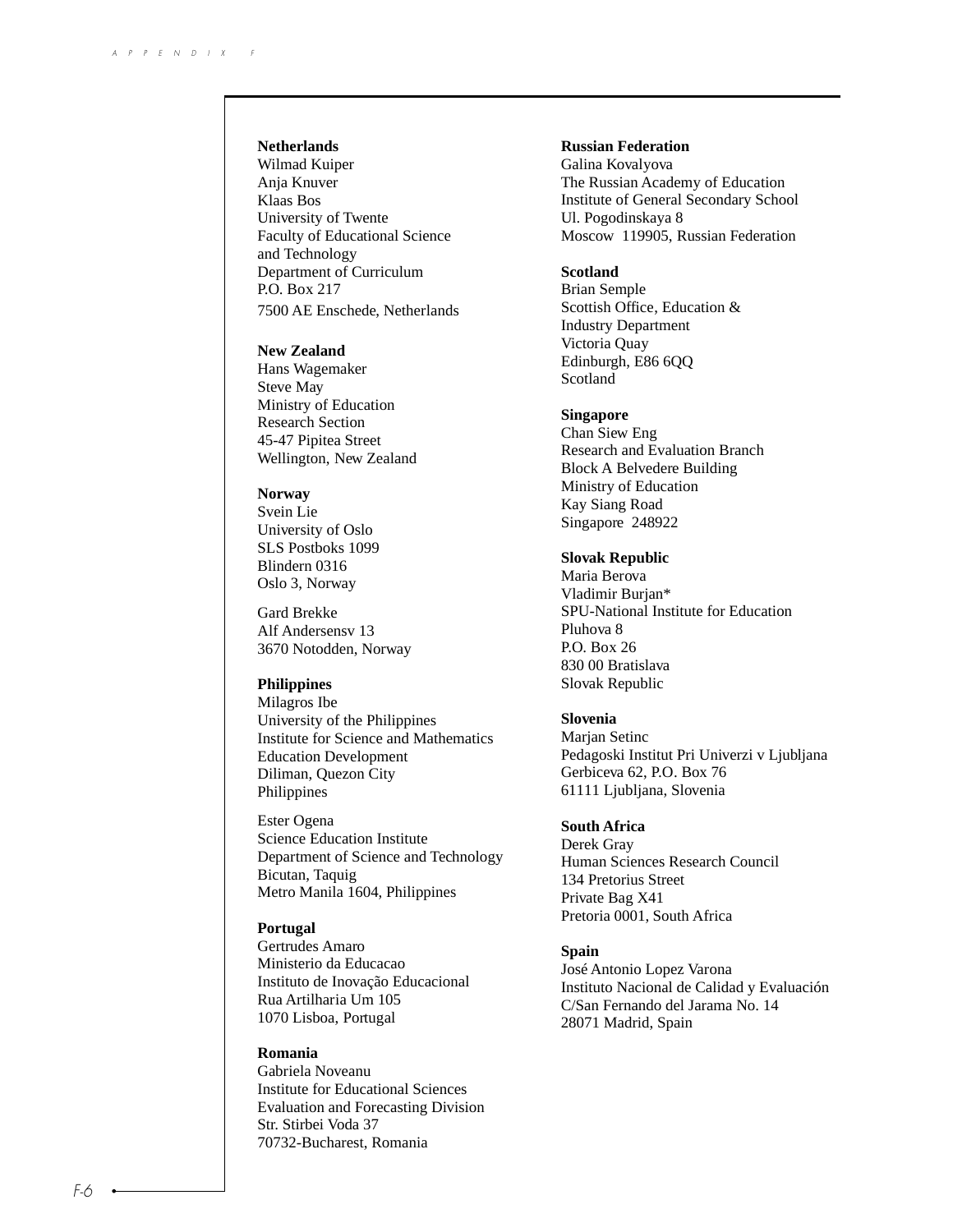**Sweden** Ingemar Wedman Anna Hofslagare Kjell Gisselberg\* Umeå University Department of Educational Measurement S-901 87 Umeå, Sweden

### **Switzerland**

Erich Ramseier Amt Für Bildungsforschung der Erziehungsdirektion des Kantons Bern Sulgeneck Straße 70 Ch-3005 Bern, Switzerland

### **Thailand**

Suwaporn Semheng Institute for the Promotion of Teaching Science and Technology 924 Sukhumvit Road Bangkok 10110, Thailand

#### **United States**

William Schmidt Michigan State University Department of Educational Psychology 463 Erikson Hall East Lansing, MI 48824-1034 United States

# **TIMSS ADVISORY COMMITTEES**

The International Study Center was supported in its work by several advisory committees. The International Steering Committee provided guidance to the International Study Director on policy issues and general direction of the study. The TIMSS Technical Advisory Committee provided guidance on issues related to design, sampling, instrument construction, analysis, and reporting, ensuring that the TIMSS methodologies and procedures were technically sound. The Subject Matter Advisory Committee ensured that current thinking in mathematics and science education were addressed by TIMSS, and was instrumental in the development of the TIMSS tests. The Free-Response Item Coding Committee developed the coding rubrics for the free-response items. The Performance Assessment Committee worked with the Performance Assessment Coordinator to develop the TIMSS performance assessment. The Quality Assurance Committee helped to develop the quality assurance program.

### **INTERNATIONAL STEERING COMMITTEE**

Tjeerd Plomp (Chair), The Netherlands Lars Ingelstam, Sweden Daniel Levine, United States Senta Raizen, United States David Robitaille, Canada Toshio Sawada, Japan Benny Suprapto Brotosiswojo, Indonesia William Schmidt, United States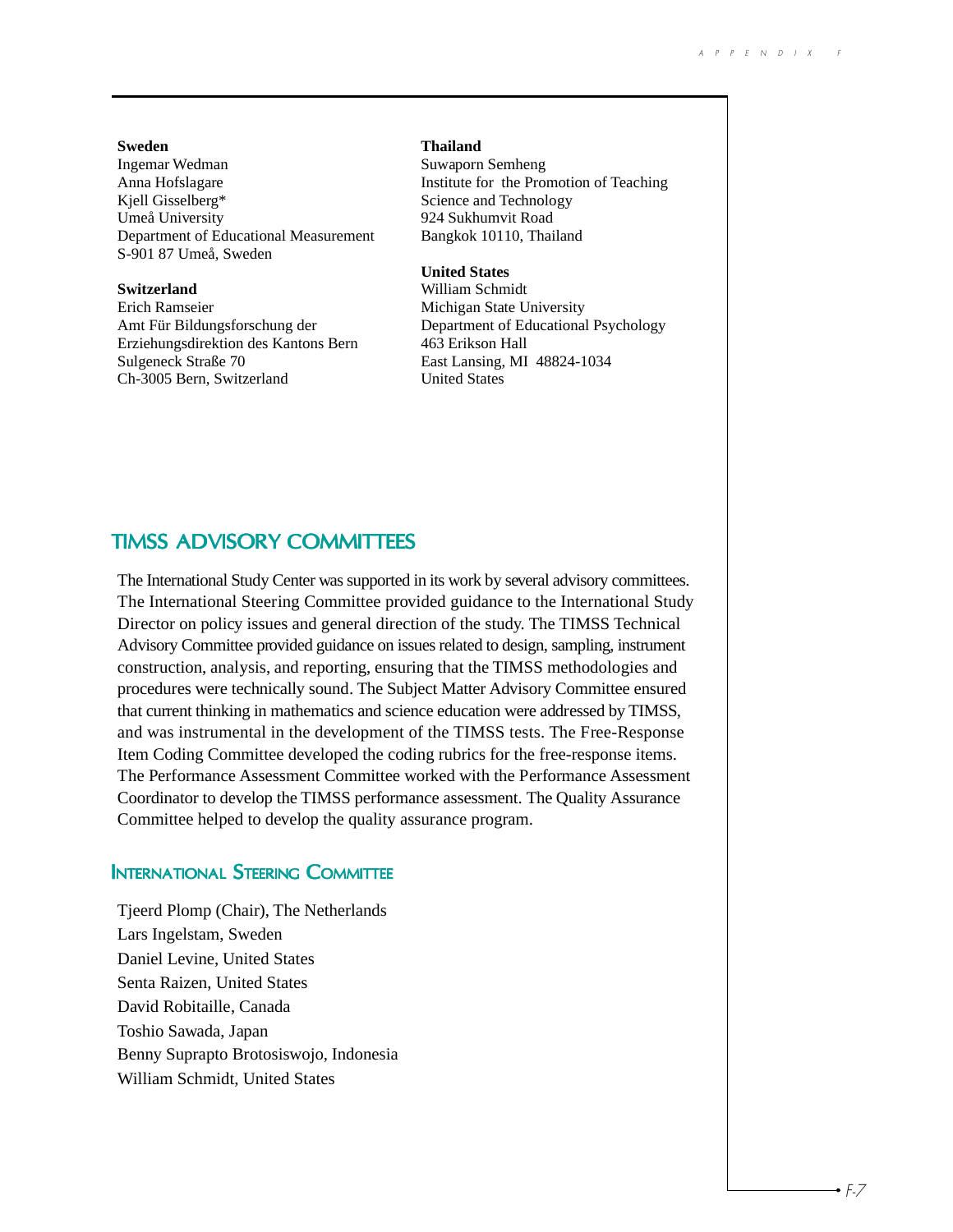### **TECHNICAL ADVISORY COMMITTEE**

Raymond Adams, Australia Pierre Foy, Canada Andreas Schleicher, Germany William Schmidt, United States Trevor Williams, United States

### SAMPLING REFEREE

Keith Rust, United States

# **SUBJECT AREA COORDINATORS**

Robert Garden, New Zealand (Mathematics) Graham Orpwood, Canada (Science)

# SPECIAL MATHEMATICS CONSULTANT

Chancey Jones

# **SUBJECT MATTER ADVISORY COMMITTEE**

Svein Lie (Chair), Norway Antoine Bodin, France Peter Fensham, Australia Robert Garden, New Zealand Geoffrey Howson, England Curtis McKnight, United States Graham Orpwood, Canada Senta Raizen, United States David Robitaille, Canada Pinchas Tamir, Israel Alan Taylor, Canada Ken Travers, United States Theo Wubbels, The Netherlands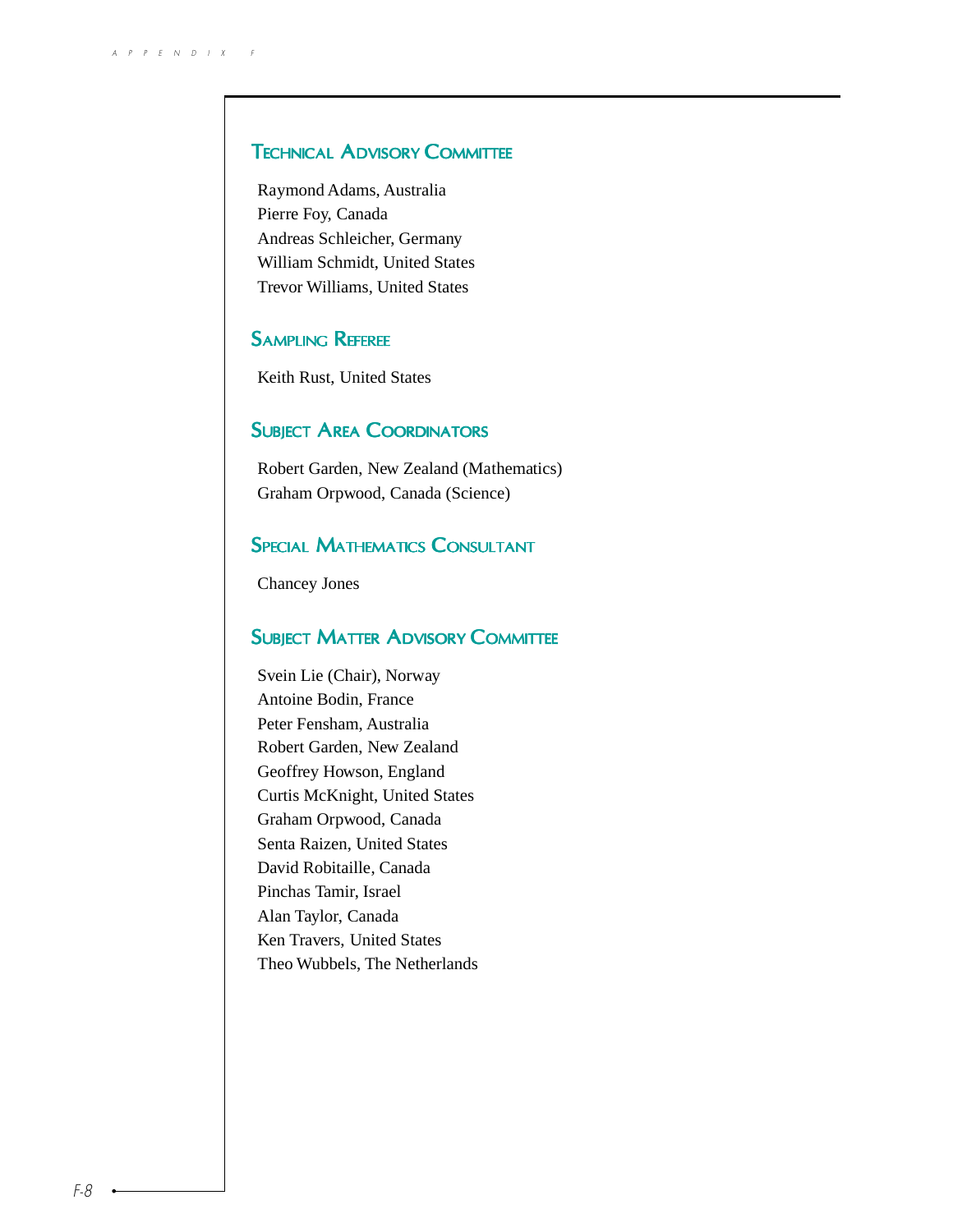### FREE-RESPONSE ITEM CODING COMMITTEE

Svein Lie (Chair), Norway Vladimir Burjan, Slovak Republic Kjell Gisselberg, Sweden Galina Kovalyova, Russian Federation Nancy Law, Hong Kong Josette Le Coq, France Jan Lokan, Australia Curtis McKnight, United States Graham Orpwood, Canada Senta Raizen, United States Alan Taylor, Canada Peter Weng, Denmark Algirdas Zabulionis, Lithuania

### PERFORMANCE ASSESSMENT COMMITTEE

Derek Foxman, England Robert Garden, New Zealand Per Morten Kind, Norway Svein Lie, Norway Jan Lokan, Australia Graham Orpwood, Canada

# **QUALITY CONTROL COMMITTEE**

Jules Goodison, United States Hans Pelgrum, The Netherlands Ken Ross, Australia

# **EDITORIAL COMMITTEE**

David F. Robitaille (Chair), Canada Albert Beaton, International Study Director Paul Black, England Svein Lie, Norway Rev. Ben Nebres, Philippines Judith Torney-Purta, United States Ken Travers, United States Theo Wubbels, The Netherlands